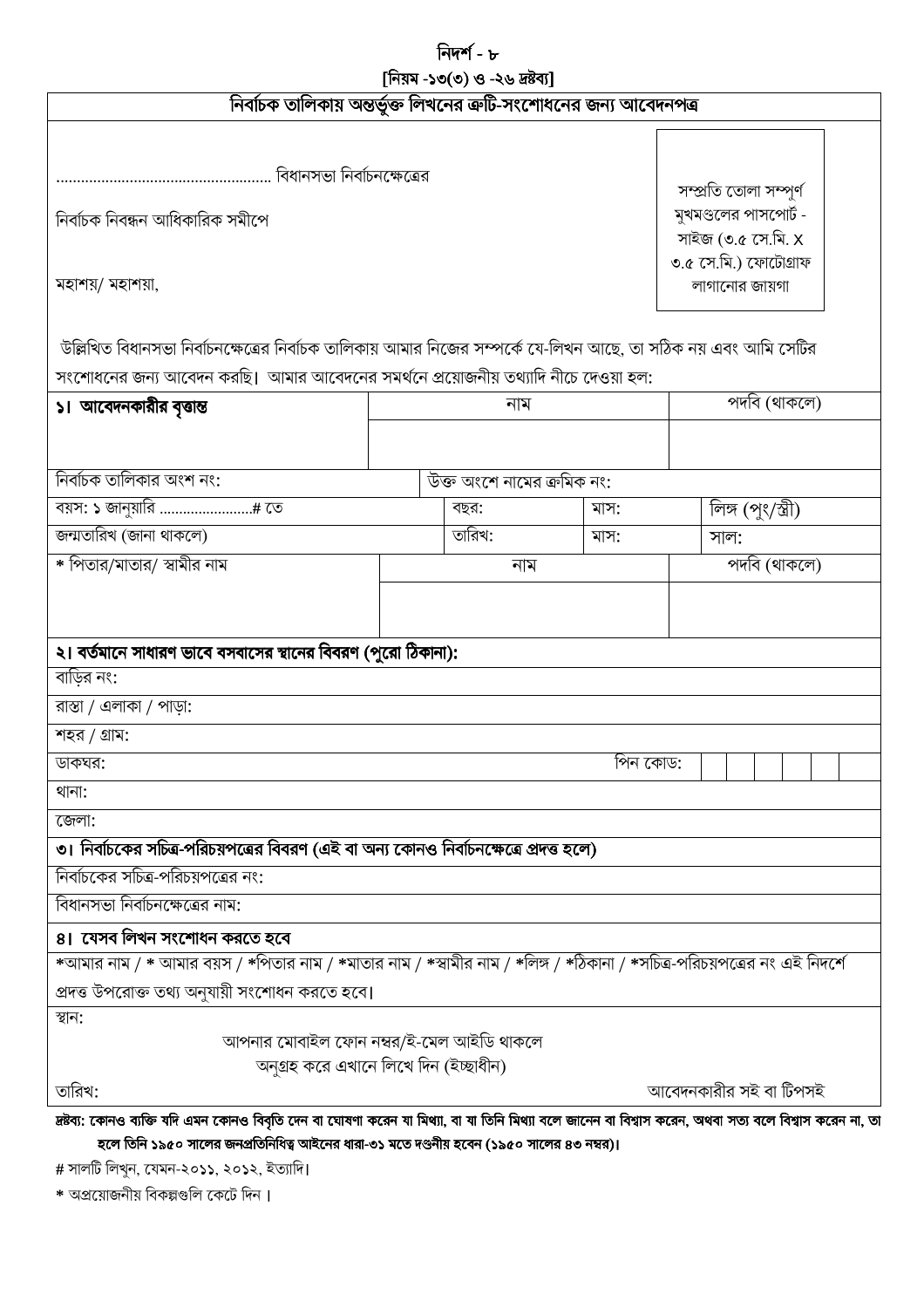# গৃহীত ব্যবস্থা সম্পৰ্কে বিবরণ (সংশ্লিষ্ট নির্বাচক নিবন্ধন আধিকারিককে পূরণ করতে হবে)

নির্বাচক তালিকায় অন্তর্ভুক্ত লিখনের ক্রটি-সংশোধনের জন্য শ্রী/শ্রীমতী/কুমারী …………………………………………………………-র/এর ৮ নং নিদর্শে প্রদত্ত আবেদনপত্রটি গ্রহণ\*/খারিজ\* করা হল।

 $[5b* / 80*/886^2]$  নম্বর নিয়ম মোতাবেক] \*গ্রহণ অথবা  $[54*/80*/88669^2]$  নম্বর নিয়ম মোতাবেক] \*খারিজের যেসব কারণ দর্শানো হয়েছে সেসবের বিশদ বিবরণ:

স্থান:

তারিখ:

নির্বাচক নিবন্ধন আধিকারিকের স্বাক্ষর

(নির্বাচক নিবন্ধন আধিকারিকের শিলমোহর)

\* অপ্রয়োজনীয় বিকল্পগুলি কেটে দিন।

 $^{\rm \scriptscriptstyle f}$  নির্বাচক তালিকার চূড়ান্ত প্রকাশের পরে ধারাবাহিক সংশোধনের ক্ষেত্রে

ফিল্ডলেভেল অফিসার (যেমন - বিএলও, ডেজিগনেটেড অফিসার, সুপারভাইজরি অফিসার)-এর মন্তব্য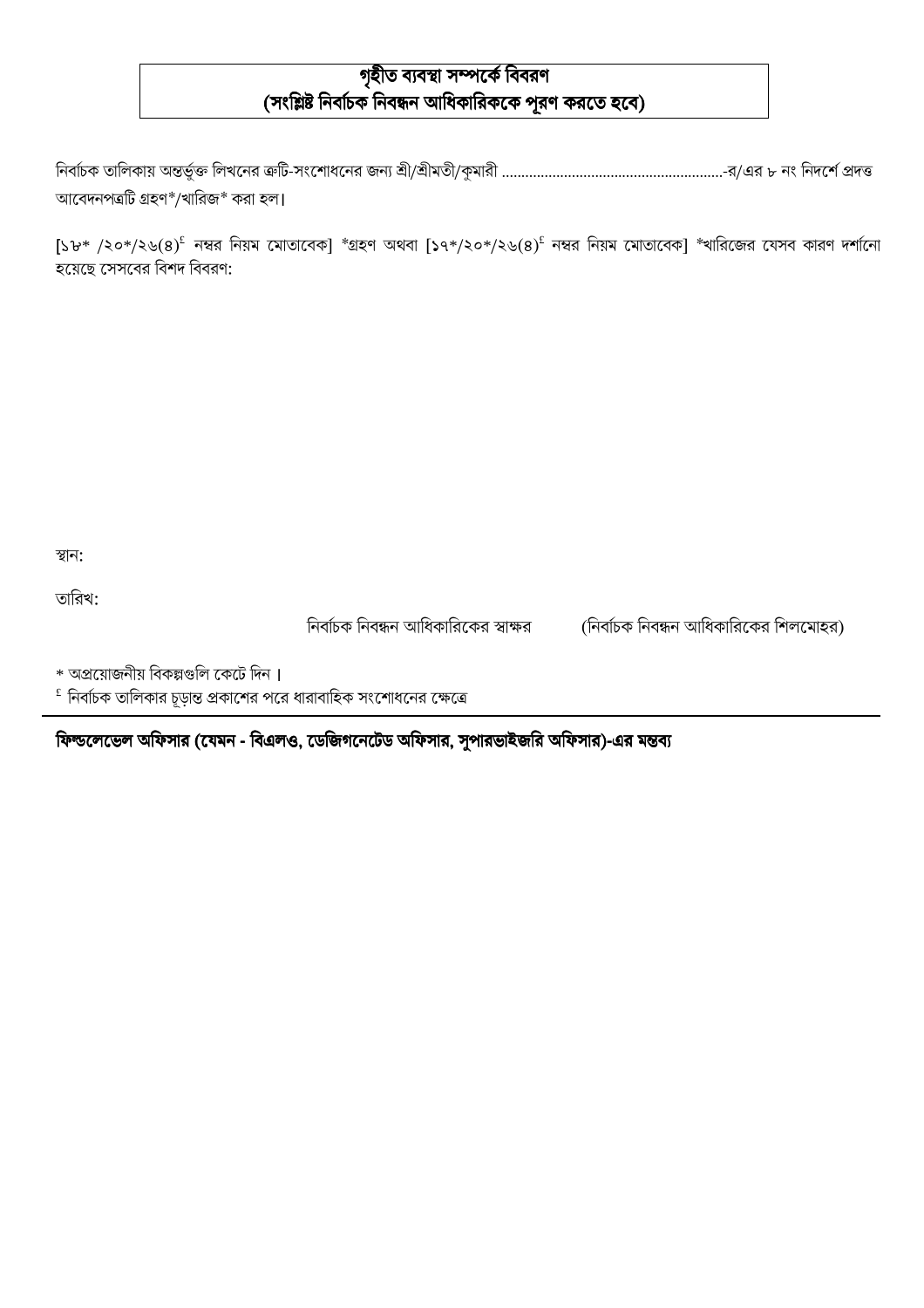# [এই পৃষ্ঠাটি যথেষ্ট পুরু হতে হবে যাতে ডাকপথে পৃষ্ঠাটি ছিঁড়ে না যায়/ক্ষতিগ্রস্ত না হয়]

| গৃহীত ব্যবস্থা সম্পৰ্কে অবগতিপত্ৰ<br>এই পৃষ্ঠায় দ্বিতীয় অংশটি সংশ্লিষ্ট নির্বাচক নিবন্ধন আধিকারিককে পূরণ করতে হবে এবং প্রথম  অংশে উল্লিখিত আবেদনকারীর দেওয়া ঠিকানায় |                                                                                                                    |                             |                    |                          |                                                                                 |              |  |  |
|-------------------------------------------------------------------------------------------------------------------------------------------------------------------------|--------------------------------------------------------------------------------------------------------------------|-----------------------------|--------------------|--------------------------|---------------------------------------------------------------------------------|--------------|--|--|
| পাঠাতে হবে।                                                                                                                                                             |                                                                                                                    |                             |                    |                          |                                                                                 |              |  |  |
|                                                                                                                                                                         |                                                                                                                    |                             |                    |                          |                                                                                 |              |  |  |
|                                                                                                                                                                         |                                                                                                                    |                             |                    |                          |                                                                                 | প্ৰথম অংশ    |  |  |
|                                                                                                                                                                         |                                                                                                                    |                             |                    |                          | পাঠানোর সময়                                                                    |              |  |  |
|                                                                                                                                                                         |                                                                                                                    |                             |                    |                          | নিৰ্বাচক নিবন্ধন<br>আধিকারিককে<br>ডাকমাশুল স্ট্যাম্প<br>লাগাতে হবে।             |              |  |  |
| নিদর্শ-৮-এ প্রদত্ত                                                                                                                                                      |                                                                                                                    |                             |                    |                          |                                                                                 |              |  |  |
|                                                                                                                                                                         | $**$ শ্রী / শ্রীমতী / কুমারী $\overline{\phantom{a}}$                                                              |                             | -র /এর আবেদনপত্রটি |                          |                                                                                 |              |  |  |
| **(পুরো ঠিকানা):                                                                                                                                                        |                                                                                                                    |                             |                    |                          |                                                                                 |              |  |  |
| বাডির নং:                                                                                                                                                               |                                                                                                                    |                             |                    |                          |                                                                                 |              |  |  |
| রাস্তা / এলাকা / পাড়া:                                                                                                                                                 |                                                                                                                    |                             |                    |                          |                                                                                 |              |  |  |
| শহর / গ্রাম:                                                                                                                                                            |                                                                                                                    |                             |                    |                          |                                                                                 |              |  |  |
| ডাকঘর:                                                                                                                                                                  |                                                                                                                    |                             | পিন কোড:           |                          |                                                                                 |              |  |  |
| থানা:                                                                                                                                                                   |                                                                                                                    |                             |                    |                          |                                                                                 |              |  |  |
| জেলা:                                                                                                                                                                   |                                                                                                                    |                             |                    |                          |                                                                                 |              |  |  |
| **আবেদনকারীকে পূরণ করতে হবে।<br>করা হল।<br>খ)                                                                                                                           | ক) গ্রহণ করা হল এবং ________ নং বিধানসভা কেন্দ্রের _______ নং অংশের ________ ক্রমিক নং-এর লিখনটি যথাযথ ভাবে সংশোধন |                             |                    |                          |                                                                                 | দ্বিতীয় অংশ |  |  |
|                                                                                                                                                                         | ়কারণে খারিজ করা হল ।                                                                                              |                             |                    |                          |                                                                                 |              |  |  |
| তারিখ: <b>_____________</b> _                                                                                                                                           |                                                                                                                    |                             |                    |                          | নিৰ্বাচক নিবন্ধন আধিকারিক<br>$\delta$ কানা $\_\_\_\_\_\_\_\_\_\_\_\_\_$         |              |  |  |
|                                                                                                                                                                         |                                                                                                                    |                             |                    |                          |                                                                                 |              |  |  |
|                                                                                                                                                                         |                                                                                                                    | আবেদনপত্রের প্রাপ্তিস্বীকার |                    |                          |                                                                                 |              |  |  |
|                                                                                                                                                                         |                                                                                                                    |                             |                    |                          |                                                                                 |              |  |  |
|                                                                                                                                                                         |                                                                                                                    |                             |                    |                          |                                                                                 |              |  |  |
| তারিখ: <b>_____________</b>                                                                                                                                             |                                                                                                                    |                             |                    | ঠিকানা _________________ | নির্বাচক নিবন্ধন আধিকারিকের<br>পক্ষে আবেদনপত্ৰ গ্ৰহণকারী<br>আধিকারিকের স্বাক্ষর |              |  |  |
| ** আবেদনকারীকে পূরণ করতে হবে                                                                                                                                            |                                                                                                                    |                             |                    |                          |                                                                                 |              |  |  |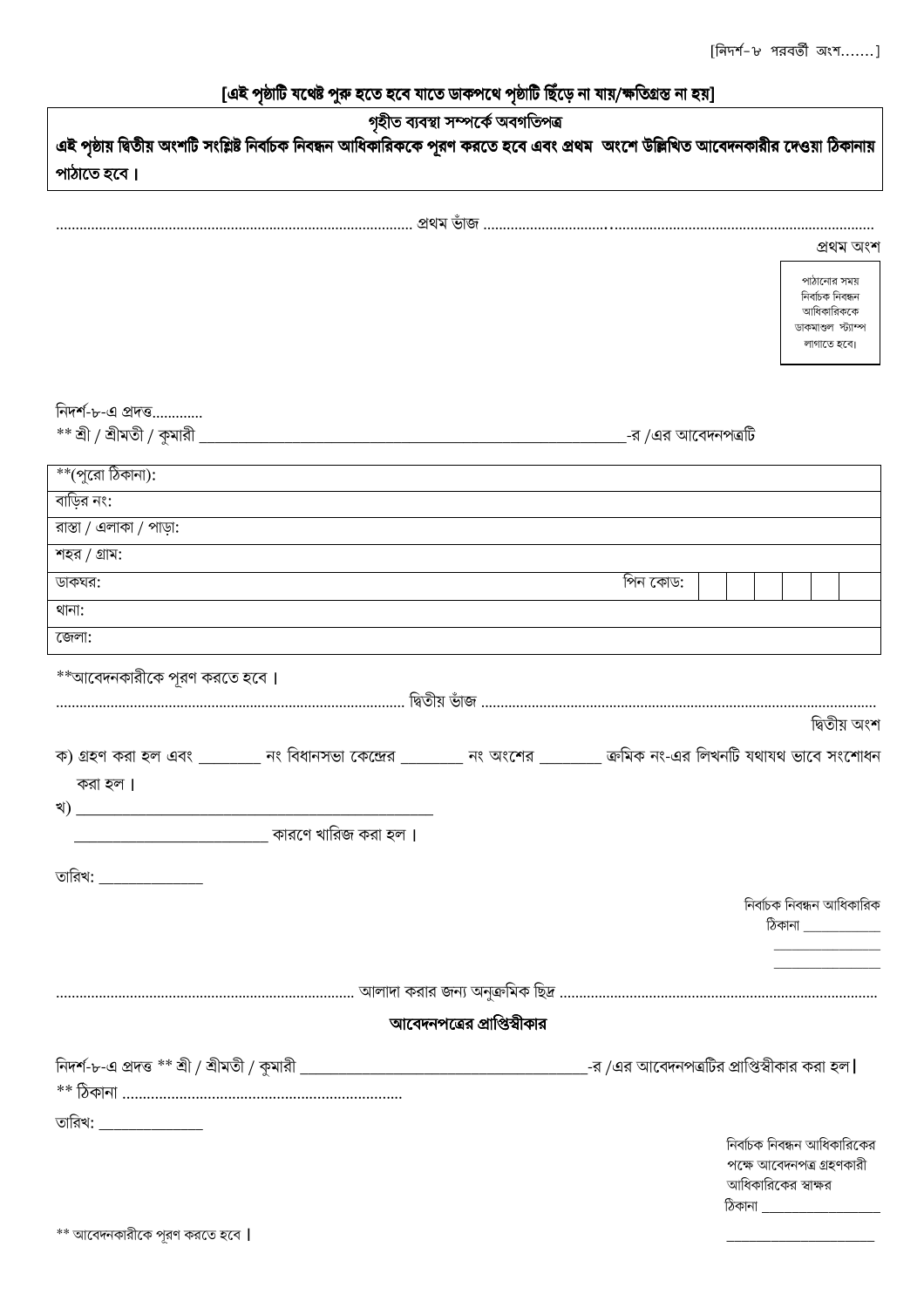### আবেদন জানানোর জন্য নিদর্শ-৮ (ফর্ম-৮) কী ভাবে পূরণ করতে হবে সেই সংক্রান্ত নির্দেশিকা

সাধারণ নির্দেশাবলি

### কে নিদর্শ-৮ (ফর্ম-৮)-এ আবেদন জানাতে পারেন ?

১। ভোটার তালিকায় নাম আছে এমন কোনও ব্যক্তিই কেবল ভোটার তালিকায় ছাপা তাঁর নিজের সম্পর্কে লিখনের ক্রটি-সংশোধনের জন্য আবেদন জানাতে পারেন। কোনও ব্যক্তি অপর কোনও ব্যক্তির সম্পর্কে লিখনের ক্রটি-সংশোধনের জন্য ফর্ম-৮-এ আবেদন জানাতে পারবেন না।

## কখন নিদৰ্শ-৮ (ফৰ্ম-৮)-এ আবেদন জানানো যাবে ?

- ১। বিধানসভা নির্বাচনক্ষেত্রে খসড়া নির্বাচক তালিকা প্রকাশের দিন থেকে নির্দিষ্ট সূচী অনুযায়ী দরখাস্ত করতে পারেন। যখনই কোন নির্বাচক তালিকার সংশোধনের ঘোষণা হয় তখনই সে বিষয়ে প্রচার করা হয়। প্রচার মাধ্যমের এই ঘোষণার জন্য লক্ষ্য রাখন। এই নির্দিষ্ট দিনগুলিতে এলাকার ভোটগ্রহণ কেন্দ্রে এক কপি (নিদর্শ-৮) জমা দিতে হয়।
- ২। সংশোধনের প্রক্রিয়া যখন চালু না থাকে তখনও অর্থাৎ নির্দিষ্ট সূচী ব্যতিরেকে অন্য সময়ও সংশ্লিষ্ট নির্বাচক নিবন্ধন আধিকারিক (ই আর ও)-এর কাছে ২ কপি দরখাস্ত (নিদর্শ-৮) জমা দিয়ে আবেদন করা যায়।

#### কোথায় নিদর্শ-৮ (ফর্ম-৮)-এ আবেদন জানানো যাবে ?

- ১। যখন সংশোধনের প্রক্রিয়া ঘোষিত হয় সেই সূচী অনুযায়ী ঘোষিত স্থান বা ডেজিগনেটেড লোকেশন (যা সাধারণভাবে ভোট গ্রহণ কেন্দ্র হয়ে থাকে) যেখানে খসডা নিৰ্বাচক তালিকা প্ৰকাশিত হয়েছে।
- ২। সংশ্লিষ্ট নির্বাচক নিবন্ধন আধিকারিক বা সহকারী নির্বাচক নিবন্ধন আধিকারিকের কাছে সরাসরি।
- ৩। অন্য সময়ে অৰ্থাৎ যখন কোন সংশোধনের সচী ঘোষিত হয়নি তেমন সময়ে সরাসরি কেবলমাত্র নির্বাচন নিবন্ধন আধিকারিক বা ই আর ও-র কাছে।

# কী ভাবে নিদর্শ-৮ (ফর্ম-৮) পূরণ করতে হবে ?

১। বিধানসভা নির্বাচনক্ষেত্রের নির্বাচক নিবন্ধন আধিকারিকের কাছে আবেদন জানাতে হবে। ফাঁকা জায়গাটিতে নির্বাচনক্ষেত্রের নাম লিখতে হবে।

#### ২। নাম

ডোটার তালিকায় যে-ভাবে নিজের নামটি ছাপা হওয়া দরকার অনুগ্রহ করে আবেদনপত্রের অংশ-১-এ সেই ভাবেই নিজের নামটি লিখুন। যদি আপনার নামের আদ্যক্ষর দিয়ে আপনার নামটি ভোটার তালিকায় সংক্ষিপ্তকারে ছাপা হয়ে থাকে এবং আপনি ভোটার তালিকায় নামটি পূর্ণাঙ্গরূপে তুলতে চাইলে, আপনি আপনার নামটি পূর্ণাঙ্গরূপে লিখতে পারেন। পদবি ছাড়া পুরো নামটি প্রথম ঘরে এবং পদবি দ্বিতীয় ঘরে লিখতে হবে। পদবি না-থাকলে কেবল নামই লিখুন। নাম বা পদবির অঙ্গ হিসাবে বর্ণের উল্লেখের প্রচলন না-থাকলে বর্ণের উল্লেখ করবেন না। শ্রী, শ্রীমতী, কুমারী, খান, বেগম, পণ্ডিত, ইত্যাদি উপাধির উল্লেখের কোনও প্রয়োজন নেই। ডোটার তালিকার যে-অংশে এবং যে-ক্রমিক নম্বরে আপনার নাম নথিবদ্ধ আছে অনুগ্রহ করে সেই অংশ নং ও ক্রমিক নং পূরণ করুন। এটি বাধ্যতামূলক।

৩। বয়স

যে-বছরের ১ জানুয়ারিকে ভিত্তি-তারিখ ধরে ভোটার তালিকা ছাপা হয়েছে, অনুরূপ ভাবে আপনাকে উক্ত তারিখে আপনার বয়স কত তা বছর ও মাসে ভেঙে উল্লেখ করতে হবে।

৪। লিঙ্গ

সংশ্লিষ্ট ঘরে আপনার লিঙ্গ, যেমন - পুরুষ / নারী / অন্যান্য পুরো লিখুন। আবেদনকারী পুরুষ বা নারী হিসাবে চিহ্নিত হতে অসম্মত হলে, তিনি তাঁর লিঙ্গ হিসাবে 'অন্যান্য' বলে উল্লেখ করতে পারেন।

#### ৫। জন্মতারিখ (তথ্যভিত্তিক প্রমাণ-সহ)

তারিখ-মাস-সালের ঘরে জন্মতারিখ সংখ্যায় লিখন।

# জন্মতারিখের প্রমাণস্বরূপ যে-সব নথির কোন একটি আবেদনপত্রের সঙ্গে সংযুক্ত করতে হবে সেগুলি হল:

- ক) উপযুক্ত পৌর বা অন্য কর্তৃপক্ষ কর্তৃক প্রদত্ত জন্মের শংসাপত্র, অথবা ব্যাপ্টিজম সার্টিফিকেট, বা
- খ) আবেদনকারী সর্বশেষ যে-বিদ্যালয়ে পড়াশুনা করেছেন সেই সরকারি বা সরকার-অনুমোদিত বিদ্যালয় প্রদত্ত জন্মের শংসাপত্র, বা
- গ) মাধ্যমিক বা সমতুল পরীক্ষার শংসাপত্র/অ্যাডমিট কার্ড যেখানে জন্মতারিখ লেখা আছে (মাধ্যমিক বা সমতুল পরীক্ষায় বসেছেন এমন আবেদনকারীদের ক্ষেত্রে), বা
- ঘ) অষ্টমশ্রেণি উত্তীর্ণ আবেদনকারীদের ক্ষেত্রে ওই পরীক্ষার মার্কশিট, যদি তাতে জন্মতারিখের উল্লেখ থাকে, বা
- ঙ) পঞ্চমশ্রেণি উত্তীর্ণ আবেদনকারীদের ক্ষেত্রে ওই পরীক্ষার মার্কশিট, যদি তাতে জন্মতারিখের উল্লেখ থাকে, বা